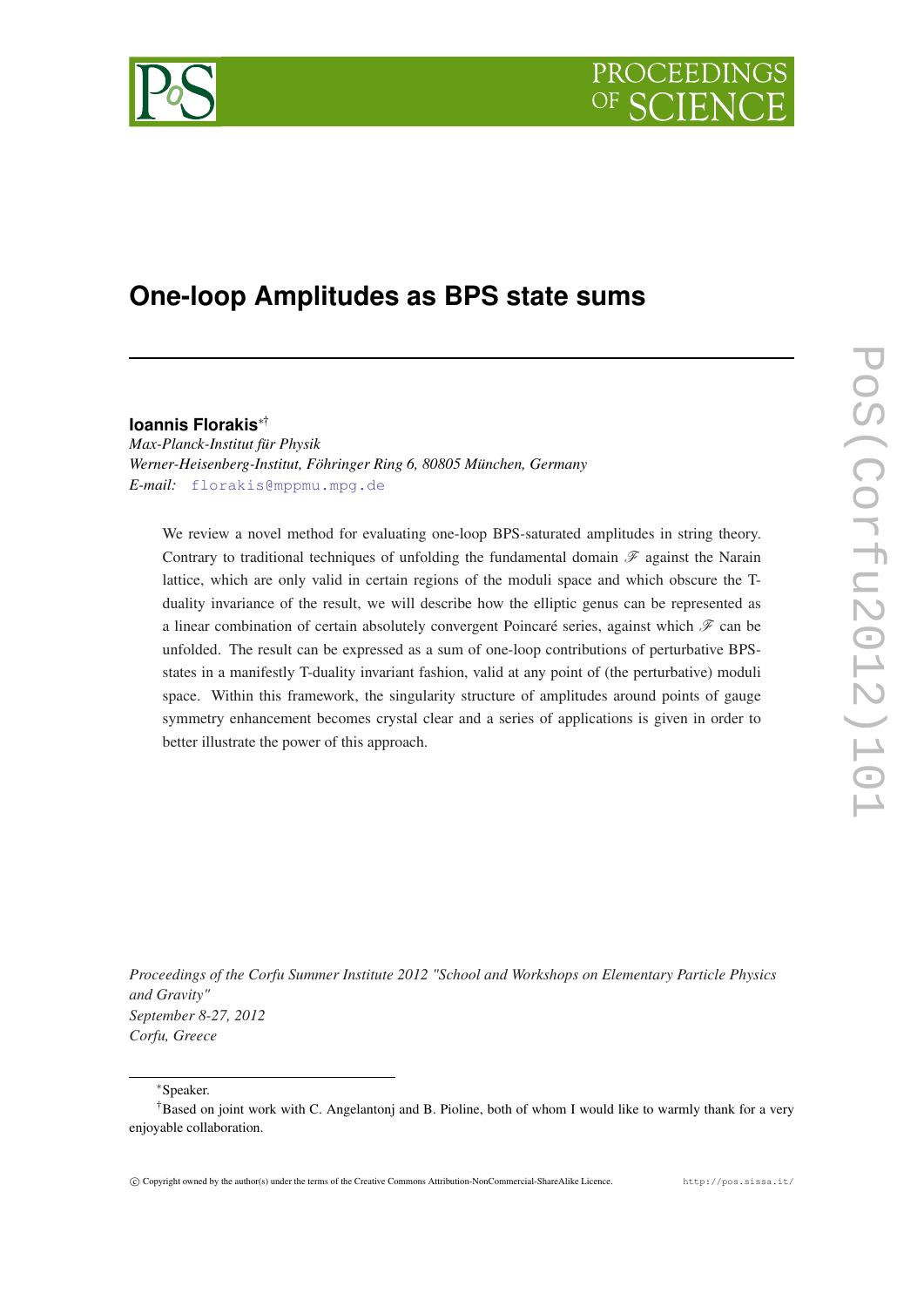# 1. Introduction

The problem of calculating scattering amplitudes in string theory lies at the core of any attempt to make contact with low-energy phenomenology. Indeed, string phenomenology has been marked with impressive progress during the last two decades and several semi-realistic models have been constructed which, at tree-level, provide viable candidates for the description of supersymmetric extensions of the Standard Model, including particle content and interactions. To this end, the need for incorporating loop corrections to gauge and gravitational couplings in the effective action is inherently linked with any attempt to make further contact with experimental data. Furthermore, and regardless of the possible direct applications to low-energy phenomenology, the development of a powerful framework for the study of stringy corrections to effective couplings acquires a theoretical importance on its own especially since, in the presence of sufficient supersymmetry, several BPS-saturated couplings are protected against higher perturbative or even non-perturbative correc-tions and provide useful laboratories in which to test string dualities (see e.g.[[1](#page-13-0)] and references therein).

In closed (oriented) string perturbation theory, one is typically dealing with a topological (Polyakov) expansion over closed, genus-*g* Riemann surfaces, which we schematically write as:

$$
\sum_{g=0}^{\infty} g_s^{2(g-1)} \int_{\text{moduli}} \int_{\text{vertex operator} \atop \text{insertions } z_i} \int \mathcal{D}X \mathcal{D}\Psi \dots \mathcal{V}_i(z_i) \dots e^{-S[X,\Psi,g_{ab},\dots]}, \qquad (1.1)
$$

where  $g_s$  is the string coupling and  $S[X, \psi, g_{ab}, \ldots]$  is the worldsheet action. After appropriately gauge-fixing the diffeomorphism and Weyl gauge symmetries and performing the path integral over the various worldsheet fields  $X$ ,  $\psi$ , one is instructed to integrate over the worldsheet positions  $z_i$  of the various vertex operator insertions  $\mathcal{V}_i(z_i)$  and, eventually, integrate over the moduli space of the Riemann surface with an appropriate measure. We will focus entirely on one-loop amplitudes  $(g = 1)$ , for which the latter is an integral over the complex structure  $\tau \in \mathcal{H}$  of the worldsheet torus, of the generic form:

$$
\int_{\mathscr{F}} d\mu \,\mathscr{A}(\tau,\bar{\tau})\,.
$$
\n(1.2)

The Teichmüller parameter  $\tau$  is initially defined over the upper half-plane  $\mathcal{H}$ , before gauging the residual discrete group  $PSL(2;\mathbb{Z})$  of large diffeomorphisms, also known as the modular group, restricts integration down to its fundamental domain under the modular group,  $\mathscr{F} = \mathscr{H}/PSL(2;\mathbb{Z})$ . The  $SL(2;\mathbb{R})$ -invariant measure will, henceforth, be denoted by  $d\mu \equiv d^2\tau/\tau_2^2$ . The function  $\mathscr{A}(\tau,\bar{\tau})$ , obtained after performing the path integral and integration over the positions of the insertions  $\mathcal{V}_i$ , is, by consistency, modular invariant.

The techniques that we will review in this note concern precisely the evaluation of genus-1 modular integrals of the form (1.2), for certain classes of the integrand functions  $\mathscr{A}$ , which appear naturally in string theory. Contrary to the traditional 'orbit method' used in the literature  $[2, 3, 4, 5, 6, 7, 8, 9, 10, 11, 12, 13]$  $[2, 3, 4, 5, 6, 7, 8, 9, 10, 11, 12, 13]$  $[2, 3, 4, 5, 6, 7, 8, 9, 10, 11, 12, 13]$  $[2, 3, 4, 5, 6, 7, 8, 9, 10, 11, 12, 13]$  $[2, 3, 4, 5, 6, 7, 8, 9, 10, 11, 12, 13]$  $[2, 3, 4, 5, 6, 7, 8, 9, 10, 11, 12, 13]$  $[2, 3, 4, 5, 6, 7, 8, 9, 10, 11, 12, 13]$  $[2, 3, 4, 5, 6, 7, 8, 9, 10, 11, 12, 13]$  $[2, 3, 4, 5, 6, 7, 8, 9, 10, 11, 12, 13]$  $[2, 3, 4, 5, 6, 7, 8, 9, 10, 11, 12, 13]$  $[2, 3, 4, 5, 6, 7, 8, 9, 10, 11, 12, 13]$  $[2, 3, 4, 5, 6, 7, 8, 9, 10, 11, 12, 13]$  $[2, 3, 4, 5, 6, 7, 8, 9, 10, 11, 12, 13]$  $[2, 3, 4, 5, 6, 7, 8, 9, 10, 11, 12, 13]$  $[2, 3, 4, 5, 6, 7, 8, 9, 10, 11, 12, 13]$  $[2, 3, 4, 5, 6, 7, 8, 9, 10, 11, 12, 13]$  $[2, 3, 4, 5, 6, 7, 8, 9, 10, 11, 12, 13]$  $[2, 3, 4, 5, 6, 7, 8, 9, 10, 11, 12, 13]$  $[2, 3, 4, 5, 6, 7, 8, 9, 10, 11, 12, 13]$  $[2, 3, 4, 5, 6, 7, 8, 9, 10, 11, 12, 13]$  $[2, 3, 4, 5, 6, 7, 8, 9, 10, 11, 12, 13]$  $[2, 3, 4, 5, 6, 7, 8, 9, 10, 11, 12, 13]$  $[2, 3, 4, 5, 6, 7, 8, 9, 10, 11, 12, 13]$  $[2, 3, 4, 5, 6, 7, 8, 9, 10, 11, 12, 13]$  $[2, 3, 4, 5, 6, 7, 8, 9, 10, 11, 12, 13]$ , the new methods we present  $[14, 15]$  $[14, 15]$  $[14, 15]$  $[14, 15]$  $[14, 15]$  manifestly preserve the Tduality symmetries of the theory, provide a natural modular invariant IR regularization and clearly exhibit the singularity structure of the associated amplitudes, without depending on the region in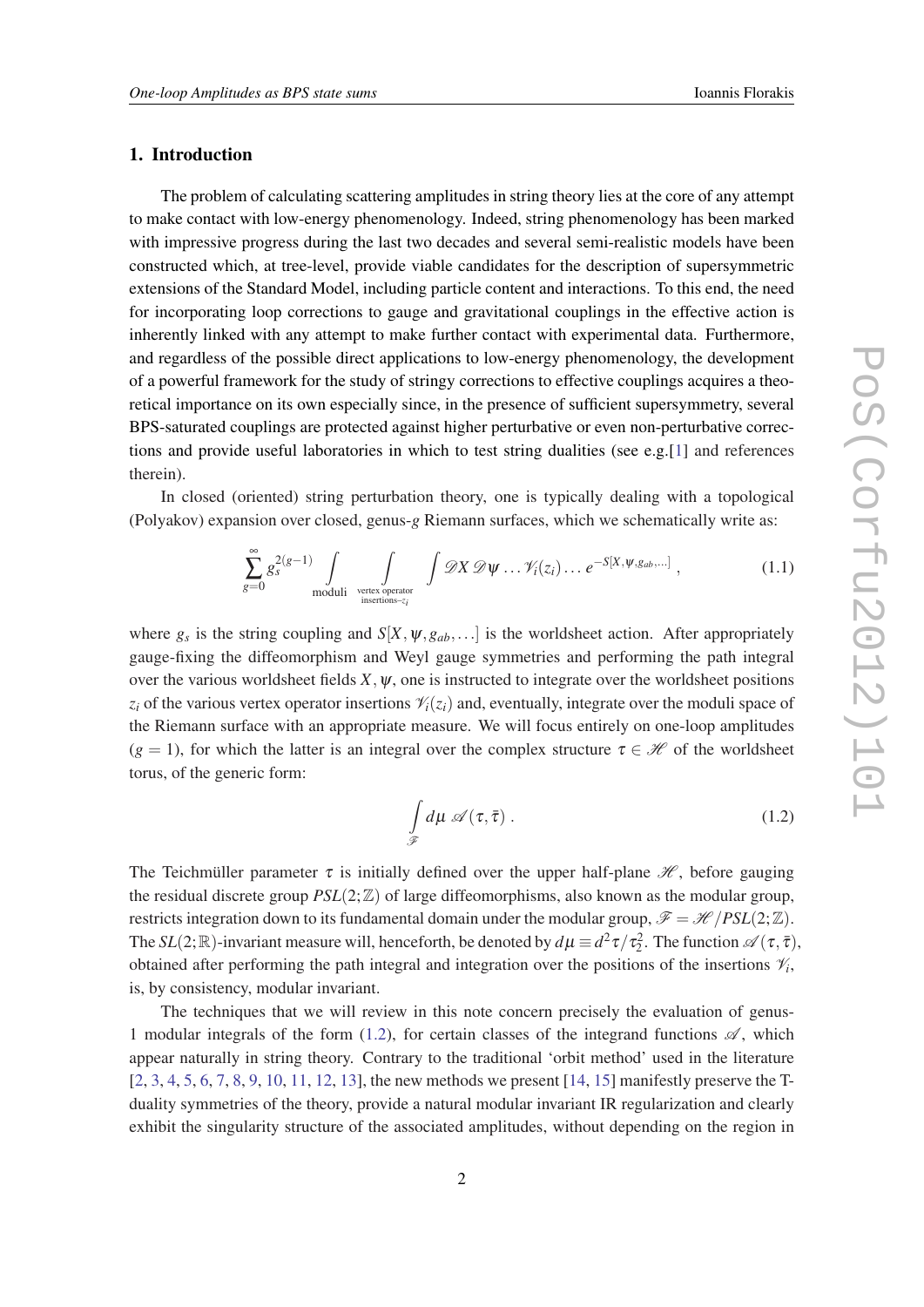moduli space around which one is unfolding. There are four major cases of interest, of increasing difficulty, depending on the holomorphicity of  $\mathscr A$ :

| $\text{Case}$ | .Ă                                            | Type                                                  |
|---------------|-----------------------------------------------|-------------------------------------------------------|
|               | $\Phi(\tau)$                                  | holomorphic function of $\tau$                        |
| П             | $\Gamma_{(d,d)}(\tau,\bar{\tau})$             | Narain lattice                                        |
| Ш             | $\Gamma_{(d+k,d)}(\tau,\bar{\tau})\Phi(\tau)$ | lattice with Wilson lines times elliptic genus $\Phi$ |
| IV            | $\mathscr{Z}(\tau,\bar{\tau})$                | manifestly non-holomorphic function                   |

Case I involves a holomorphic modular invariant function of  $\tau$  and can be treated in a straightforward fashion using Stokes' theorem [[16\]](#page-13-0), in addition to the new methods we will review here. Case II involves the integral of a *d*-dimensional lattice and can be considered a special case of III, where an asymmetric $^1$  lattice is multiplied together with an holomorphic function  $\Phi(\tau)$  of modular weight  $w = -k/2$ , known as the (modified) elliptic genus. Case III is the generic form of special classes of  $N = 2$  amplitudes, known as BPS-saturated couplings. Due to the presence of extended  $N = 2$ supersymmetry, which is responsible for the factorization of  $\mathscr A$  into a lattice  $\Gamma_{(d+k,d)}$  times the elliptic genus  $\Phi(\tau)$ , perturbative corrections to these couplings may terminate at 1-loop. Typical examples are the  $\mathcal{N} = 2$  gauge and gravitational threshold corrections (*cf.* [\[12](#page-13-0), [13](#page-13-0)]) in Heterotic string theory compactified on  $K3 \times T^2$ :

$$
\Delta_G = -i \int_{\mathscr{F}} d\mu \left[ \frac{\tau_2}{2\eta^2} \text{Tr} \left\{ J_0 e^{i\pi J_0} q^{L_0 - \frac{c}{24}} \bar{q}^{\bar{L}_0 - \frac{\hat{c}}{24}} \left( Q^2 - \frac{1}{4\pi\tau_2} \right) \right\} - b_G \tau_2 \right],
$$
  

$$
\Delta_{\text{grav}} = -i \int_{\mathscr{F}} d\mu \left[ \frac{\tau_2}{2\eta^2} \text{Tr} \left\{ J_0 e^{i\pi J_0} q^{L_0 - \frac{c}{24}} \bar{q}^{\bar{L}_0 - \frac{\hat{c}}{24}} \right\} \frac{\hat{E}_2}{12} - b_{\text{grav}} \tau_2 \right],
$$
(1.3)

where the traces run over the internal  $(9,22)$  superconformal (SCFT) theory, with the right-movers<sup>2</sup> set to their Ramond ground state and  $J_0$  is the  $U(1)$  generator of the internal  $\mathcal{N} = 2$  SCFT. The trace in the second line is identified with the modified elliptic genus times the  $T^2$ -lattice and  $Q$ denotes one of the Cartan generators of the gauge group factor *G* whose 1-loop correction is being computed. Furthermore,  $b_G$ ,  $b_{grav}$  are the coefficients of the associated 1-loop beta functions. The holomorphicity breaking term  $1/(4\pi\tau_2)$  in the group trace in  $\Delta_G$  arises from a contact term in the Kac-Moody gauge current correlator. Taking the difference of thresholds for two different gauge groups of the same Kac-Moody level (here we consider  $k_{G_i} = 1$ ), results in the cancellation of the universal contact terms. In the absence of Wilson lines, the resulting modular integral for the difference  $\Delta_{G_1} - \Delta_{G_2}$  will again involve the  $T^2$ -lattice times a weak holomorphic modular function  $(w = 0)$ . Since the unphysical tachyon pole is chargeless under  $G_i$ , it will not contribute to the difference of quadratic Casimirs Tr $(Q_1^2 - Q_2^2)$  and the resulting modular function will be holomorphic everywhere, including the cusp at  $\tau = i \infty$ . It is then a standard result in the theory of modular forms that an everywhere holomorphic modular function  $(w = 0)$  is actually constant and the difference of thresholds will produce an integral of the  $\Gamma_{(2,2)}$  lattice alone. This falls precisely in the class of

<sup>&</sup>lt;sup>1</sup>The asymmetry  $k$  of the lattice can be thought of as parametrizing the presence of non-trivial Wilson lines of a Heterotic compactification.

<sup>&</sup>lt;sup>2</sup>For notational simplicity, we adopt the convention where the supersymmetric side of the Heterotic string is taken to be the right-moving, holomorphic side.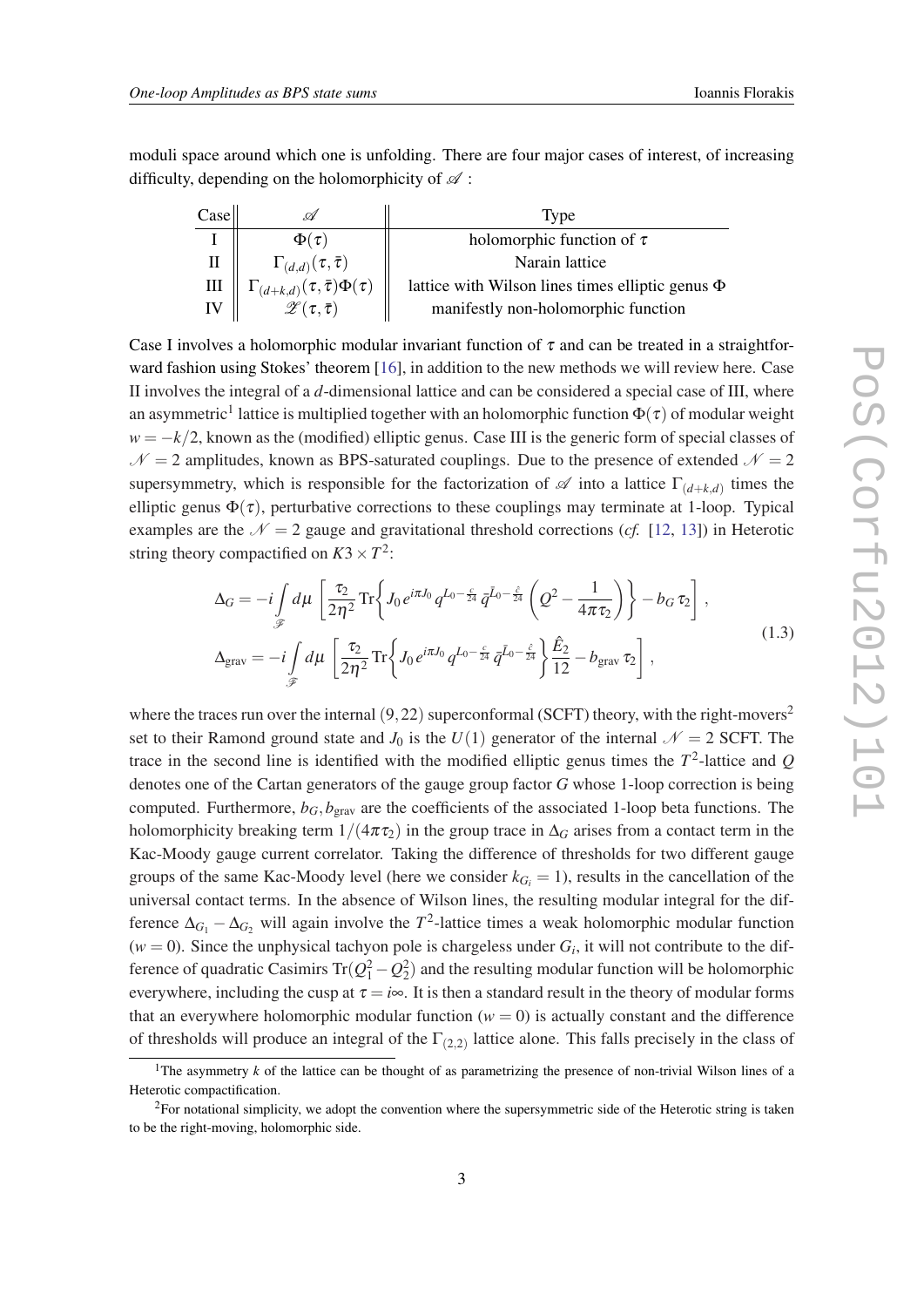<span id="page-3-0"></span>modular integrals of Case II and is, indeed, encountered *e.g.* when one is calculating the difference between the  $E_7$  and  $E_8$  group thresholds in  $K3 \times T^2$  compactifications of the  $E_8 \times E_8$  Heterotic string.

# 2. The unfolding method

For simplicity and concreteness, we will henceforth restrict our attention to the modular integrals of Case III:

$$
\int_{\mathscr{F}} d\mu \, \Gamma_{(d+k,d)}(G,B,Y) \, \Phi(\tau) \,, \tag{2.1}
$$

which appear naturally in 1-loop corrections BPS-saturated couplings in the effective action. The Narain lattice  $\Gamma_{(d+k,d)}$  depends on the compactification moduli  $G_{IJ}, B_{IJ}, Y_I^a$  parametrizing the coset *SO*(*d*+*k*,*d*)  $\frac{SO(a+k, d)}{SO(d+k)\times SO(d)}$ , with  $I = 1,...d$  and  $a = 1,...k$ . In the most general case,  $\Phi(\tau)$  is a weak almost holomorphic modular form of  $SL(2;\mathbb{Z})$ , with modular weight  $w = -k/2$  and with at most a simple pole at the cusp<sup>3</sup>. The latter requirement derives from the reparametrization properties of the string worldsheet. The major difficulty with evaluating (2.1) lies in the non-rectangular shape of the fundamental domain  $\mathcal{F} = \{ \tau \in \mathcal{H} : |\tau| \geq 1, |\tau_1| \leq 1/2 \}$  and the general technique for evaluating such integrals is known as the 'orbit method' or the 'unfolding method', which we now briefly review.

Start from the generic integral:

$$
I = \int_{\mathscr{F}} d\mu \, f(\tau, \bar{\tau}) \,, \tag{2.2}
$$

where  $f(\tau, \bar{\tau})$  is a modular function. The idea behind the unfolding method is to exploit modular transformations in order to simplify the integration region, by rewriting (2.2) as an integral over a rectangular integration domain. It relies on one's ability to express *f* as a sum over modular orbits or, technically, in finding a Poincaré series representation for *f* :

$$
f(\tau,\bar{\tau}) = \sum_{\gamma \in \Gamma_{\infty} \backslash SL(2;\mathbb{Z})} \varphi(\gamma \cdot \tau, \gamma \cdot \bar{\tau}) ,
$$
 (2.3)

where  $\Gamma_{\infty}$  is the stabilizer of the cusp:

$$
\Gamma_{\infty} = \left\{ \begin{pmatrix} 1 & n \\ 0 & 1 \end{pmatrix} : n \in \mathbb{Z} \right\} \subset SL(2; \mathbb{Z}) , \tag{2.4}
$$

and the element  $\gamma = \begin{pmatrix} a & b \\ c & d \end{pmatrix}$ *c b*  $\mathcal{L}_d^b$  =  $\Gamma_\infty \backslash SL(2;\mathbb{Z})$  acts on  $\tau \in \mathcal{H}$  by linear fractional transformations  $\gamma\cdot\tau=\frac{a\tau+b}{c\tau+d}$  $\frac{a\tau+b}{c\tau+d}$ . The function  $\varphi$  in (2.3) is known as the 'seed', since its modular averaging produces the modular function *f*, and is assumed to be invariant under rigid translations  $\gamma \in \Gamma_{\infty}$ . Using the

<sup>&</sup>lt;sup>3</sup>In the case of *SL*(2;  $\mathbb{Z}$ ), the only cusp is the point at  $\tau = i \infty$ .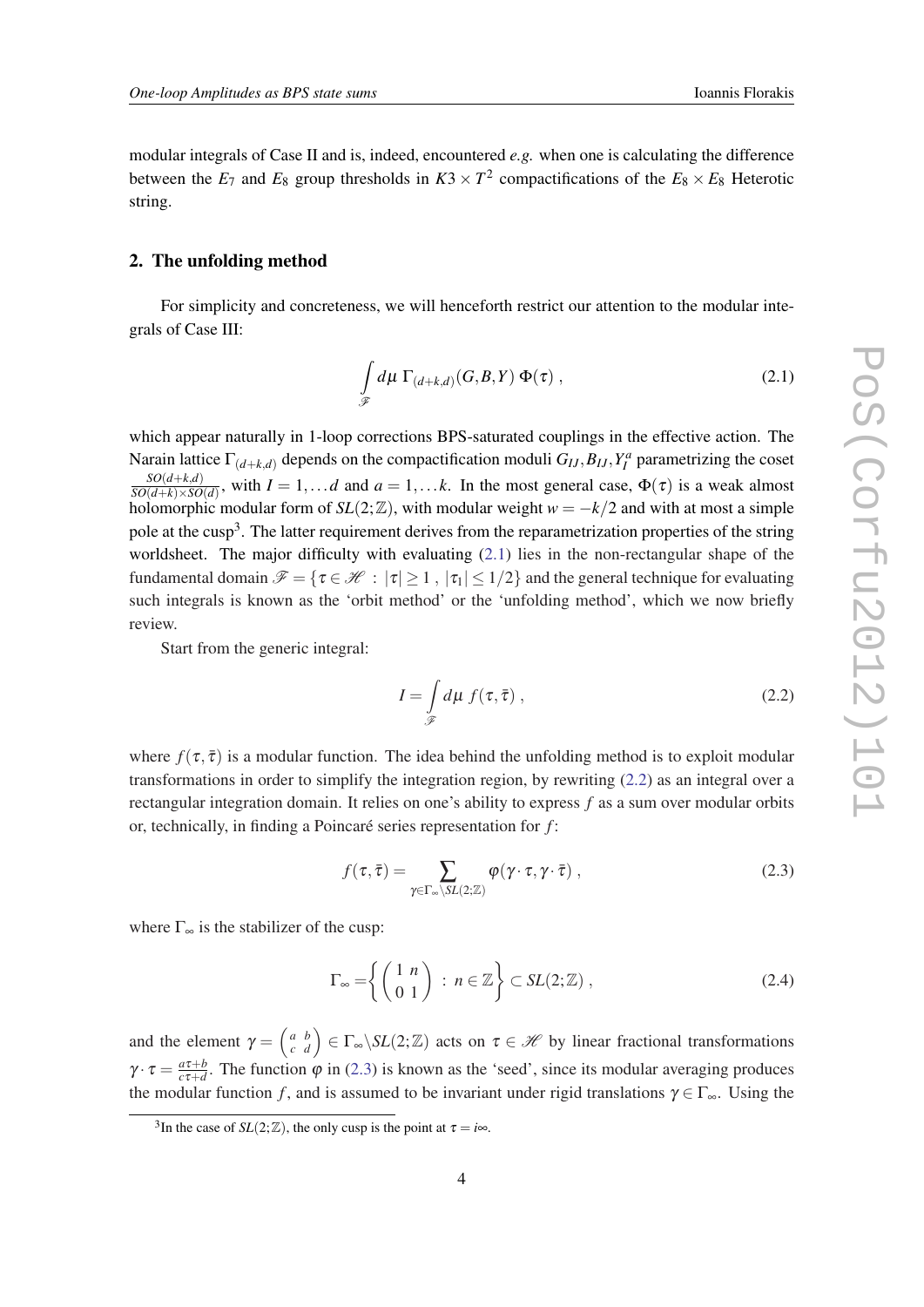<span id="page-4-0"></span>Poincaré series representation ([2.3](#page-3-0)) into the integral ([2.2\)](#page-3-0) and, assuming absolute convergence, so that we can pull the sum outside the integral, we obtain after a change of variables  $\tau' = \gamma \cdot \tau$ :

$$
I = \sum_{\gamma \in \Gamma_{\infty} \backslash SL(2;\mathbb{Z})} \int_{\mathscr{F}} d\mu \; \varphi(\gamma \cdot \tau, \gamma \cdot \bar{\tau}) = \sum_{\gamma \in \Gamma_{\infty} \backslash SL(2;\mathbb{Z})} \int_{\gamma \mathscr{F}} d\mu \; \varphi(\tau', \bar{\tau}') = \int_{\Gamma_{\infty} \backslash \mathscr{H}} d\mu \; \varphi(\tau, \bar{\tau}) \; . \tag{2.5}
$$

Hence, summing over  $SL(2;\mathbb{Z})$  orbits, we see that  $\mathscr{F}$  has been 'unfolded' to the half-infinite strip  $S \equiv \Gamma_{\infty} \backslash \mathscr{H} = \{ \tau \in \mathscr{H} \; : \; -\frac{1}{2} \leq \tau_1 < \frac{1}{2}$  $\frac{1}{2}$ ,  $\tau_2 > 0$ . As a result, the original modular integral ([2.2](#page-3-0)) has been reduced to a simpler integral over the strip, involving the seed  $\varphi$  instead of the original function *f*. In fact, the new integration domain being rectangular, the last integral can now be given a 'field-theoretic' interpretation, in the sense that we can now consider the  $\tau_1$ -integral to be imposing level-matching, whereas the  $\tau_2$ -integral will later turn out to provide a Schwinger-like representation of the amplitude.

# 3. Traditional unfolding of  $\mathscr F$  against the lattice

So far, the traditional approach in the literature has been to use the orbit decomposition of the Narain lattice in order to evaluate modular integrals of the form  $(2.1)$  $(2.1)$ . This has both advantages and disadvantages that we will shortly discuss. We illustrate the unfolding of  $\mathscr F$  against the lattice with a simple example of this type :

$$
I = \int_{\mathscr{F}} d\mu \, \Gamma_{(1,1)}(R) \, j(\tau) \,, \tag{3.1}
$$

involving a 1-dimensional lattice, corresponding to a circle  $S^1$  of radius<sup>4</sup> *R*:

$$
\Gamma_{(1,1)}(R) = R \sum_{\tilde{m},n \in \mathbb{Z}} e^{-\frac{\pi R^2}{\tau_2} |\tilde{m} + \tau n|^2}, \qquad (3.2)
$$

times the holomorphic Klein *j*-invariant function. The latter is the unique holomorphic modular function with a first-order pole in the  $q = e^{2\pi i \tau}$ -expansion at the cusp and is conventionally defined with vanishing constant term, *i.e.*  $j(\tau) = \frac{1}{q} + \mathcal{O}(q)$ . The partition function of the lattice (3.2) is given in its Lagrangian representation, with  $\tilde{m}$ , *n* being the two winding numbers parametrizing the wrapping of the string around  $S<sup>1</sup>$ , with respect to the two non-trivial cycles of the world-sheet torus. To obtain a Poincaré series representation of  $\Gamma_{(1,1)}$ , we separate out the  $(\tilde{m}, n) = (0, 0)$  term and, in the remaining sum, we factor out the greatest common divisor  $(g.c.d.)$   $N = (\tilde{m}, n)$  of the non-vanishing windings. We can then express the windings as  $\tilde{m} = Np$ ,  $n = Nq$  with  $(p,q) = 1$ :

$$
\Gamma_{(1,1)}(R) = R + 2R \sum_{N \ge 1} \left[ \frac{1}{2} \sum_{(p,q)=1} e^{-\frac{\pi (NR)^2}{\tau_2} |p + \tau q|^2} \right].
$$
\n(3.3)

The quantity inside the square brackets above is precisely a Poincaré series with seed  $\varphi(\tau, \bar{\tau}) =$  $\exp(-\frac{\pi(NR)^2}{\tau_2})$  $\frac{(NR)^2}{\tau_2}$ ). This is easy to verify by noting that Im( $\gamma \cdot \tau_2$ ) =  $\frac{\tau_2}{|p+\tau q|^2}$  for a matrix  $\gamma = \gamma$  $\star$ *p* ) ∈

<sup>&</sup>lt;sup>4</sup>For simplicity, we set everywhere  $\alpha' = 1$ .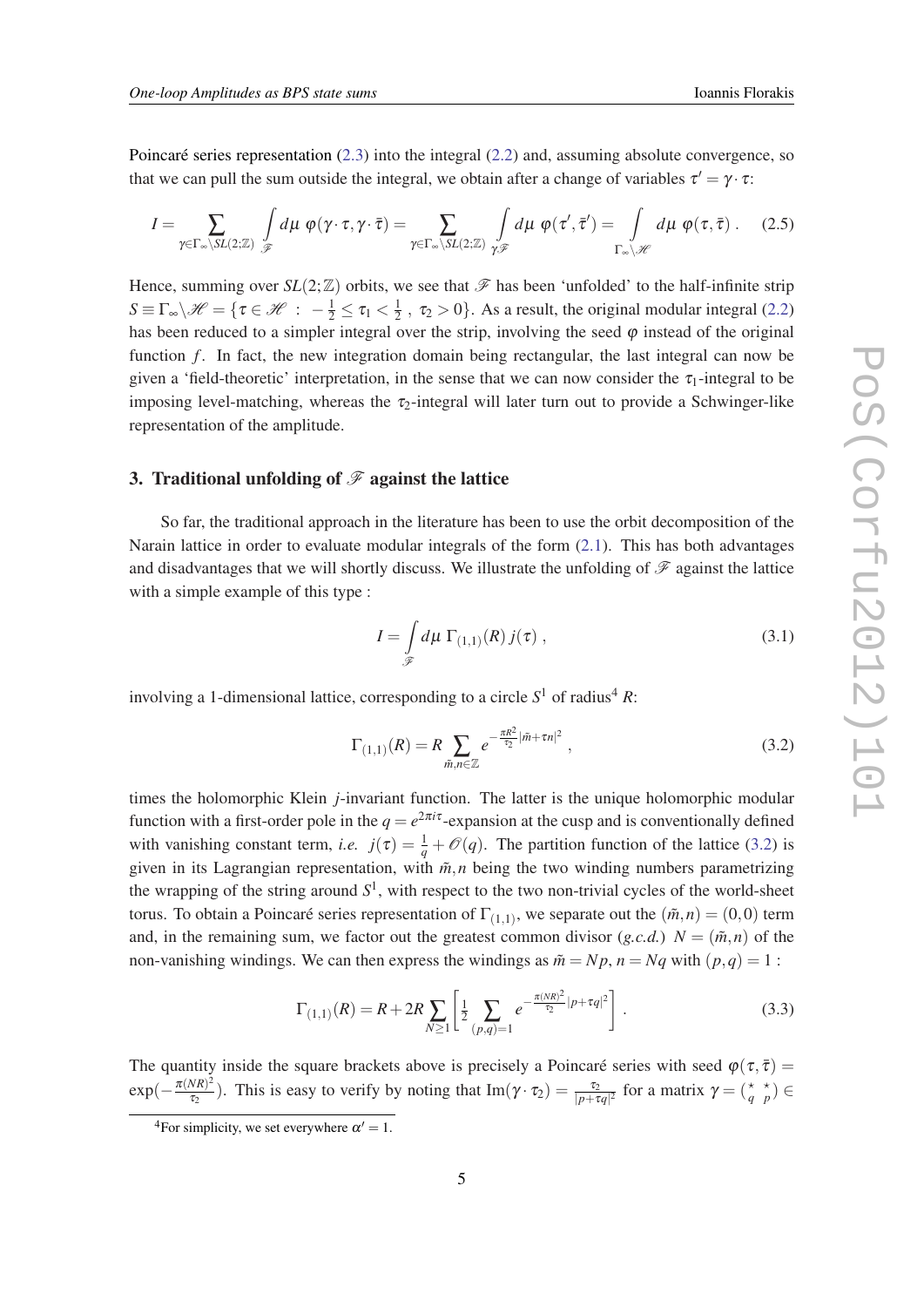<span id="page-5-0"></span> $\Gamma_{\infty}$ \SL(2; Z). We then use this Poincaré series in order to unfold  $\mathscr{F}$ , as in [\(2.5\)](#page-4-0):

$$
I = R \int_{\mathscr{F}} d\mu \ j(\tau) + 2R \sum_{N \ge 1} \int_{0}^{\infty} \frac{d\tau_2}{\tau_2^2} \ e^{-\frac{\pi (NR)^2}{\tau_2}} \int_{0}^{1} d\tau_1 \ j(\tau) \ . \tag{3.4}
$$

Since  $j(\tau)$  is defined with vanishing constant term in its (Fourier) *q*-expansion, the sum in the *r.h.s.* vanishes due to the  $\tau_1$ -integration (level matching) and the integral ([3.1](#page-4-0)) is simply given by the first integral in the *r.h.s.* of the expression above. Being an integral of a holomorphic function (Case I of the previous section), this integral can be readily evaluated using Stokes' theorem, or using the techniques that we will review in the upcoming sections,  $\int_{\mathscr{F}} d\mu j(\tau) = -8\pi$  and, hence, we arrive at the following result:

$$
\int_{\mathscr{F}} d\mu \, \Gamma_{(1,1)}(R) \, j(\tau) = -8\pi R \,. \tag{3.5}
$$

Now we encounter one of the major deficiencies of the traditional unfolding of  $\mathscr F$  against the lattice. Namely, the result is *not* invariant under *T*-duality, even though the lattice  $\Gamma_{(1,1)}(R)$  in the *l.h.s.* is invariant under  $R \to \frac{1}{R}$ , as can be seen by Poisson resummation. The discrepancy is due to the loss of absolute convergence which, while being automatically ensured by the lattice in the UV, is only conditional in the IR ( $\tau_2 \rightarrow \infty$ ) and breaks down at precisely the T-self-dual radius  $R = 1$ , due to the presence of 'extra massless states'<sup>5</sup>. As a result, we are no longer allowed to exchange the order of integration and summation ([2.5](#page-4-0)) and the unfolding of  $\mathscr F$  is no longer justified. The result (3.5) is, in fact, only valid in the particular chamber of the moduli space, where  $R > 1$ . In order to evaluate the integral for radii  $R < 1$ , one should first double Poisson resum the lattice to its dual radius and then repeat the unfolding.

This simple example served to illustrate one of the most obvious deficiencies of the traditional unfolding approach. Indeed, using the orbit decomposition of the lattice in order to unfold  $\mathscr F$ is only useful for extracting the large volume behaviour of the integral, with the loss of absolute convergence around extended symmetry points (*i.e.* fixed points under T-duality) obscuring the behaviour of the amplitude around these regions. This is, in fact, a reflection of a much deeper drawback of the traditional unfolding method : using a Poincaré series representation of the lattice in order to unfold, does not yield the result in a manifestly T-duality invariant representation. The reason for this is that, unfolding against the lattice, inevitably starts with the lattice in its Lagrangian representation and relies on decomposing the winding sum into  $SL(2;\mathbb{Z})$  orbits, with each orbit being used separately in order to unfold  $\mathscr F$ . However, the orbit decomposition of the winding sum leads to the loss of manifest T-duality invariance. Even though this may seem marginal in the simple example (involving a one-dimensional lattice) we presented above, as soon as one considers higher dimensional lattices, this problem becomes much more serious. For example, for the slightly more complicated integral involving a two-dimensional lattice and the almost holomorphic modular

<sup>&</sup>lt;sup>5</sup>The extra states becoming massless at  $R = 1$  are precisely saturated by the contribution of the unphysical 'tachyon' pole of the *j*-function, responsible for the loss of exponential suppression in the IR.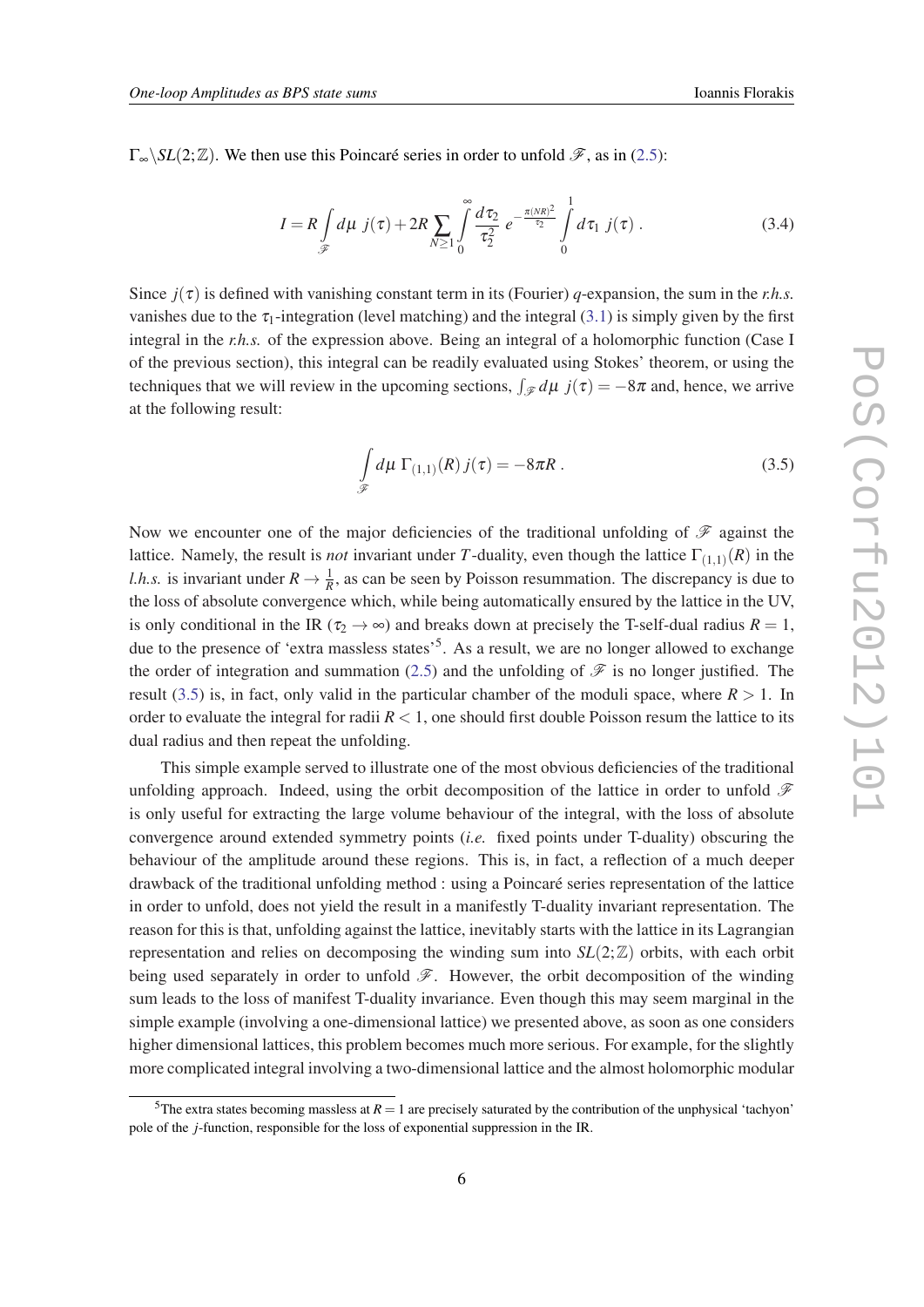<span id="page-6-0"></span>function  $\hat{E}_2 E_4 E_6 / \Delta$ , one obtains:

$$
\int_{\mathscr{F}} d\mu \Gamma_{(2,2)}(T,U) \frac{\hat{E}_2 E_4 E_6}{\Delta} \simeq \text{Re}\left[-24 \sum_{k>0} \left(11 \text{Li}_1(e^{2\pi i kT}) - \frac{30}{\pi T_2 U_2} \mathscr{P}(kT)\right)\right.\n- 24 \sum_{\ell>0} \left(11 \text{Li}_1(e^{2\pi i \ell U}) - \frac{30}{\pi T_2 U_2} \mathscr{P}(\ell U)\right) + \sum_{k>0,\ell>0} \left(\tilde{c}(k\ell) \text{Li}_1(e^{2\pi i (kT + \ell U)}) - \frac{3c(k\ell)}{\pi T_2 U_2} \mathscr{P}(kT + \ell U)\right)\n+ \text{Li}_1(e^{2\pi i (T_1 - U_1 + i|T_2 - U_2|)}) - \frac{3}{\pi T_2 U_2} \mathscr{P}(T_1 - U_1 + i|T_2 - U_2|) + \frac{60 \zeta(3)}{\pi^2 T_2 U_2} + 22 \log\left(\frac{8\pi e^{1-\gamma}}{\sqrt{27}} T_2 U_2\right)\n+ \left(\frac{4\pi}{3} \frac{U_2^2}{T_2} - \frac{22\pi}{3} U_2 - 4\pi T_2\right) \Theta(T_2 - U_2) + \left(\frac{4\pi}{3} \frac{T_2^2}{U_2} - \frac{22\pi}{3} T_2 - 4\pi U_2\right) \Theta(U_2 - T_2), \quad (3.6)
$$

where  $\mathscr{P}(z) = \text{Im}(z) \text{Li}_2(e^{2\pi i z}) + \frac{1}{2\pi} \text{Li}_3(e^{2\pi i z})$ , c,  $\tilde{c}$  are the Fourier coefficients of  $E_4E_6/\Delta$  and  $E_2E_4E_6/\Delta$ , respectively, and we are only displaying the IR finite part. Here,  $\hat{E}_2, E_4, E_6$  are the weight 2 (almost holomorphic), weight 4 and weight 6 (holomorphic) Eisenstein series, respectively, and  $\Delta = \eta^{24}$  is the weight 12 cusp form. As illustrated by this example, even though the traditional unfolding method can be useful for extracting the asymptotic behaviour of amplitudes in the large volume limit, the results are generally *local*, in the sense that they depend on the region in moduli space around which one is unfolding<sup>6</sup>. Even the task of merely checking the T-duality invariance of result (3.6) becomes a daunting task, whereas the singularity structure of the associated amplitude is fully obscured in this representation.

### 4. New methods of unfolding

The discussion above stresses the necessity for new methods of unfolding, able to overcome the limitations of the traditional unfolding method outlined in the previous section. In particular, one is ideally looking for a global<sup>7</sup> representation of the result, which preserves the manifest Tduality symmetries of the lattice and which is able to capture the behaviour around the T-self-dual points. We will now proceed to briefly review two such techniques: the Rankin-Selberg-Zagier method and the unfolding against Niebur-Poincaré series, applicable to integrals of Cases II and III, respectively.

#### 4.1 Integrals of Case II: the Rankin-Selberg-Zagier method

Integrals of Case II and, in general, modular integrals of a function of moderate (*i.e.* nonexponential) growth at the cusp, can be treated using a technique known in the mathematics literature as the Rankin-Selberg-Zagier (RSZ) method [[17,](#page-13-0) [14](#page-13-0)]. Here we will only point out the salient features applied to integrals of Case II. Notice first that the modular integral of a *d*-dimensional lattice  $\Gamma_{(d,d)}$  has an IR divergence, since the integrand grows polynomially as  $\tau_2^{d/2}$  $i_2^{a/2}$  at  $\tau \rightarrow i_{\infty}$  and needs to be regularized. The idea behind the RSZ method is to regularize the integral by truncating

<sup>&</sup>lt;sup>6</sup>This is especially visible in (3.6) from the Heaviside Θ-functions in the last line.

<sup>&</sup>lt;sup>7</sup>We use 'global' here in order to stress the independence of the result from the region in moduli space around which one is unfolding.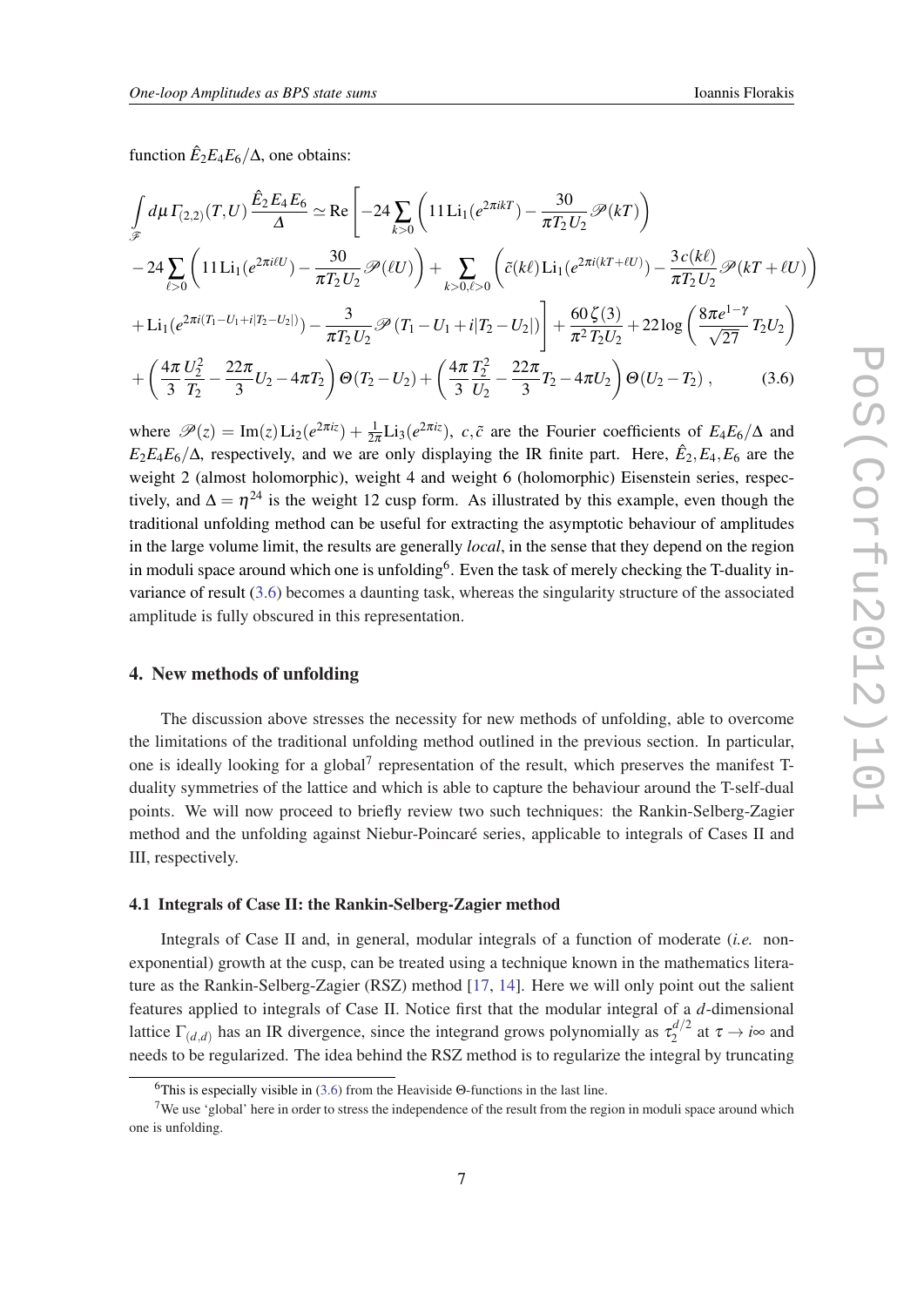the fundamental domain to some (large) cutoff value *T* and to deform the integrand by an insertion of the (completed) non-holomorphic Eisenstein series:

$$
\int_{\mathscr{F}} d\mu \, \Gamma_{(d,d)}(G,B;\tau,\bar{\tau}) \longrightarrow \int_{\mathscr{F}_T} d\mu \, \Gamma_{(d,d)}(G,B;\tau,\bar{\tau}) E^{\star}(s;\tau) . \tag{4.1}
$$

Here,  $\mathscr{F}_T = \{ \tau \in \mathscr{F} : \tau_2 < T \}$  is the truncated fundamental domain and the Eisenstein series is defined as:

$$
E^{\star}(s;\tau) = \zeta^{\star}(2s) \sum_{\gamma \in \Gamma_{\infty} \backslash SL(2;\mathbb{Z})} \left[ \text{Im}(\gamma \cdot \tau) \right]^s = \frac{1}{2} \zeta^{\star}(2s) \sum_{(c,d)=1} \frac{\tau_2^s}{|c\tau + d|^{2s}} , \qquad (4.2)
$$

with  $\zeta^*(2s) = \pi^{-s}\Gamma(s)\zeta(2s)$  being the completed Riemann zeta function. Using the above Poincaré series representation for  $E^*$  we can unfold  $\mathcal{F}_T$  for  $Re(s) > 1$ :

$$
\int_{\mathscr{F}_T} d\mu \, \Gamma_{(d,d)}(G, B; \tau, \bar{\tau}) E^{\star}(s; \tau) = \zeta^{\star}(2s) \int_{S_T} d\mu \, \tau_2^s \Gamma_{(d,d)} - \int_{\mathscr{F} - \mathscr{F}_T} d\mu \, \Gamma_{(d,d)}(E^{\star}(s; \tau) - \zeta^{\star}(2s) \tau_2^s) ,
$$
\n(4.3)

making sure to perform the appropriate subtraction of an infinite number of disks  $S_{a/c}$  (with  $a, c$ coprime integers, such that  $c \ge 1$  and  $a \in \mathbb{Z}_c$ , corresponding to the images of the complement  $\mathscr{F} - \mathscr{F}_T$  under  $\gamma = \begin{pmatrix} a \\ c \end{pmatrix}$ *c*  $\star$  $\chi^*$   $\chi^*$   $\in$  *SL*(2;  $\mathbb{Z}$ ), which give rise to the second integral in the *r.h.s* of (4.3). It turns out that the latter becomes part of the definition of the renormalized integral. The next thing to notice is that  $E^*(s; \tau)$  is a meromorphic function with simple poles at  $s = 0, 1$  with residue  $Res_{s=1}E^*(s; \tau) = \frac{1}{2}$  and, furthermore,  $E^*(s; \tau) = E^*(1-s; \tau)$ . Extracting the residue of both hand sides of  $(4.3)$  at  $s = 1$  in order to obtain the desired integral and rearranging terms, one eventually obtains:

$$
\text{R.N.} \int_{\mathscr{F}} d\mu \, \Gamma_{(d,d)} = 2 \operatorname{Res}_{s=1} \left[ \zeta^*(2s) \int_0^{\infty} d\tau_2 \, \tau_2^{s+d/2-2} \int_0^1 d\tau_1 \sum_{\substack{(m,n) \neq (0,0) \\ (m,n) \neq (0,0)}} e^{-2\pi \tau_2 \mathscr{M}^2} e^{2\pi i \tau_1 m^T n} \right]
$$
\n
$$
= 2 \operatorname{Res}_{s=1} \left[ \zeta^*(2s) \frac{\Gamma(s+\frac{d}{2}-1)}{\pi^{s+\frac{d}{2}-1}} \sum_{\substack{(m,n) \neq (0,0) \\ m^T n = 0}} \frac{1}{[\mathscr{M}^2]^{s+\frac{d}{2}-1}} \right], \tag{4.4}
$$

where the *l.h.s.* is the renormalized integral<sup>8</sup> and the *r.h.s.* is an integral over the half-infinite strip *S* that can be easily performed. The constrained sum  $(m^T n = m \cdot n = 0$  projects onto 1/2-BPS states) runs over the momentum and winding quantum numbers, *m*,*n*, respectively, excluding the origin  $m_i = n^i = 0$  and  $\mathcal{M}^2$  is the (physical) BPS mass squared. It is related to the constrained Epstein zeta series constructed in [\[18\]](#page-13-0). The result (4.4) is manifestly invariant under T-duality, since the unfolding against the Eisenstein series does not depend on the point in moduli space around which we are unfolding. As a check, it is straightforward to use (4.4) and the known Fourier expansion of  $E^*(s; \tau)$ , in order to reproduce the standard results for the integrals of the  $d = 1$  and  $d = 2$ . dimensional lattices. Aside from manifestly preserving the T-duality symmetries, another upshot of the RSZ method is that it provides a natural modular invariant regularization. This should be contrasted with the traditional unfolding against a  $d = 2$  lattice, where the degenerate orbit is IR divergent and the regulator one introduces does not preserve modular invariance.

<sup>&</sup>lt;sup>8</sup>The definition of the renormalized integral and further details on the connection to other renormalization schemes can be found in [\[14](#page-13-0)].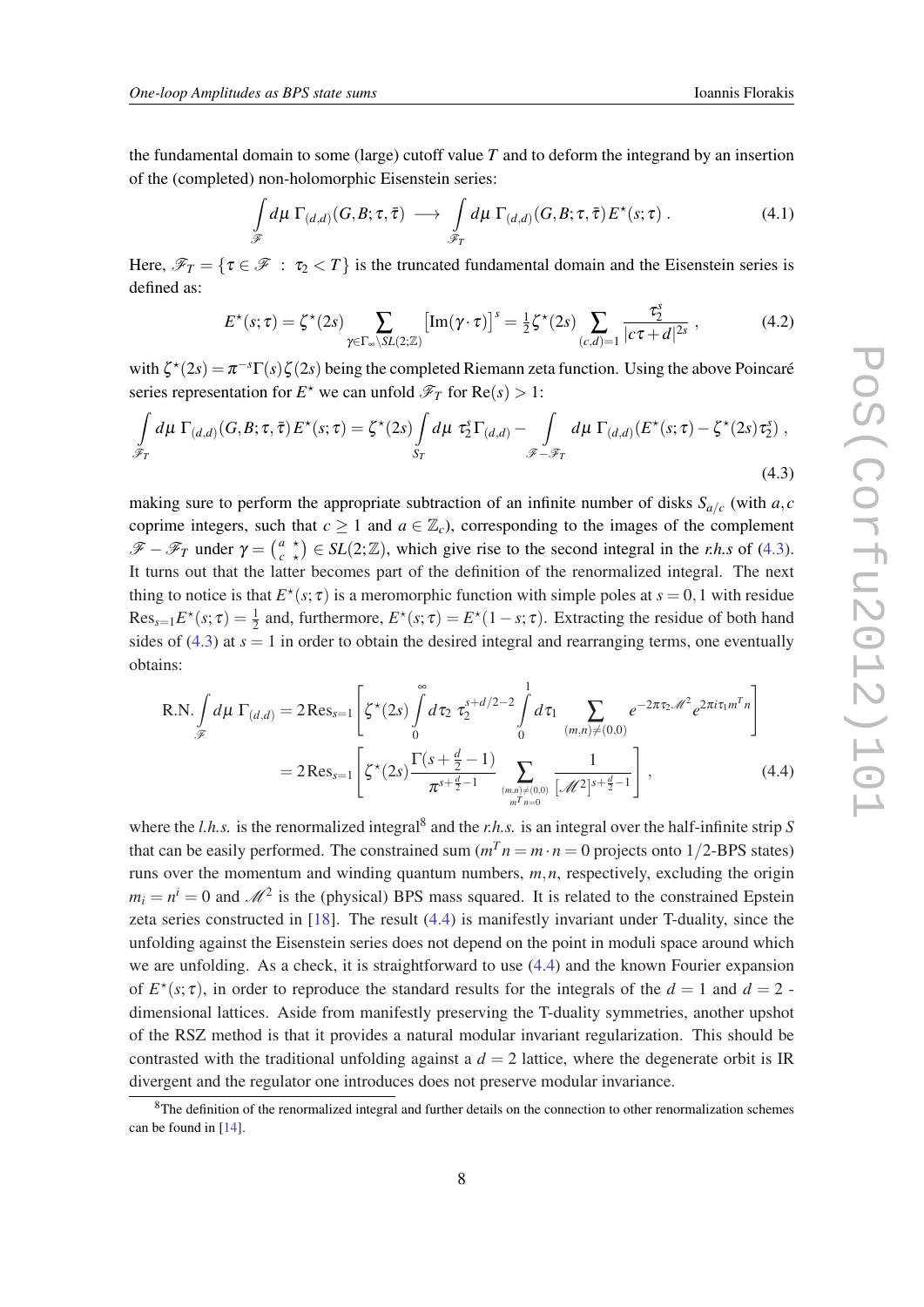#### 4.2 Integrals of Case III: unfolding against Niebur-Poincaré series

We now return to the generic integral [\(2.1\)](#page-3-0), involving a (possibly asymmetric) lattice  $\Gamma_{(d+k,d)}$ times a weak, almost holomorphic modular form  $\Phi$  (elliptic genus) of weight  $w = -k/2$  and with (at most) a simple pole in the *q*-expansion at the cusp. The presence of the pole in the *q*-expansion can be thought of as the contribution of the unphysical tachyon of the bosonic side of the Heterotic string. Due to the latter pole, the integrand grows exponentially at the cusp and the RSZ technique outlined in subsection [4.1](#page-6-0) is no longer applicable. A new method [[15\]](#page-13-0) is then required to treat integrals of Case III.

The main idea of [\[15](#page-13-0)] is to construct a Poincaré series representation for the elliptic genus  $\Phi$  itself and use it in order to unfold  $\mathscr F$ . The elliptic genus  $\Phi$  can be expanded in the generators  $\{\hat{E}_2, E_4, E_6, \Delta^{-1}\}\$  of the graded ring of weak almost holomorphic modular forms of weight *w* and with a simple pole in *q* at the cusp as:

$$
\Phi(\tau) = \sum_{2m+4n+6r=12+w \atop m,n,r\geq 0} c_{mnr} \frac{\hat{E}_2^m E_4^n E_6^r}{\Delta} ,
$$
\n(4.5)

where  $c_{\text{mnr}}$  are appropriate coefficients. The problem of determining the correct seed constructing the Poincaré series representation of  $\Phi$  is a highly non-trivial one and we will not endeavor to present here the full details. Rather, it will suffice to mention only the guiding principles behind the construction. First, one notices that the hyperbolic Laplacian  $\Delta_w = 2\tau_2^2 \partial_{\bar{\tau}} (\partial_{\tau} - \frac{i\omega_0}{2\tau_0})$  $\frac{iw}{2\tau_2}$ ) acts as a Casimir operator in the space of modular forms Φ of weight *w* and the latter can be organized into appropriate linear combinations of its eigenmodes. The main idea is to construct a Poincaré series whose seed is already an eigenmode of ∆*w*. For generality, one imposes a pole of order κ at the cusp  $\Phi \sim q^{-\kappa} + ...$  and we are interested in constructing Poincaré series that are absolutely convergent for  $w \leq 0$ , so as to justify the unfolding. These conditions essentially lead to the choice of seed:

$$
\varphi(\tau,\bar{\tau}) = \mathcal{M}_{s,w}(-\kappa \tau_2) e^{-2\pi i \kappa \tau_1}, \qquad (4.6)
$$

where  $M_{s,w}(y) = |4\pi y|^{-w/2} M_{\frac{w}{2}sgn(y), s-\frac{1}{2}}(4\pi |y|)$  and *M* is the Whittaker *M*-function. Summing over its images under Γ∞\*SL*(2;Z), this seed generates a Poincaré series known in the mathematics literature as the Niebur-Poincaré (NP) series [[19,](#page-13-0) [20](#page-13-0), [21](#page-14-0), [22,](#page-14-0) [23](#page-14-0), [24\]](#page-14-0):

$$
\mathscr{F}(s,\kappa,w)=\frac{1}{2}\sum_{(c,d)=1}(c\tau+d)^{-w}\mathscr{M}_{s,w}\left(-\frac{\kappa\tau_2}{|c\tau+d|^2}\right)\exp\left\{-2\pi i\kappa\left(\frac{a}{c}-\frac{c\tau_1+d}{c|c\tau+d|^2}\right)\right\},\,
$$

where the sum is over coprime integers *c*,*d* and the integers *a*,*b* are some solution of  $ad - bc = 1$ . The NP series converges absolutely for  $\text{Re}(s) > 1$  and for  $\kappa > 0$ , it indeed reproduces the desired pole of order  $\kappa$  in the *q*-expansion at the cusp. By construction, it is an eigenmode of  $\Delta_w$  with  $eigenvalue - \frac{s(1-s)}{2} - \frac{w(w+2)}{8}$  $\frac{8^{1+2}}{8}$ . Its spectrum can be obtained by studying its Fourier expansion and with the help of the modular derivatives  $D_w = \frac{i}{\pi}$  $\frac{i}{\pi}(\partial_{\tau}-\frac{iw}{2\tau_{2}}% -\frac{i\omega}{2}\varepsilon_{1}-\frac{i\omega}{2}\varepsilon_{2}-\frac{i\omega}{2}\varepsilon_{1}-\frac{i\omega}{2}(\varepsilon_{1}-\frac{i\omega}{2}\varepsilon_{2}-\frac{i\omega}{2}\varepsilon_{1}-\frac{i\omega}{2}\varepsilon_{2}$  $\frac{iw}{2\tau_2}$ ),  $\bar{D}_w = -i\pi \tau_2^2 \partial_{\bar{\tau}}$ , acting as raising and lowering operators of the modular weight by units of 2, respectively.

The NP series  $\mathcal{F}(s, \kappa, w)$  transforms, by construction, in the same way as an holomorphic modular form. However, a careful study of its Fourier expansion reveals that it generically also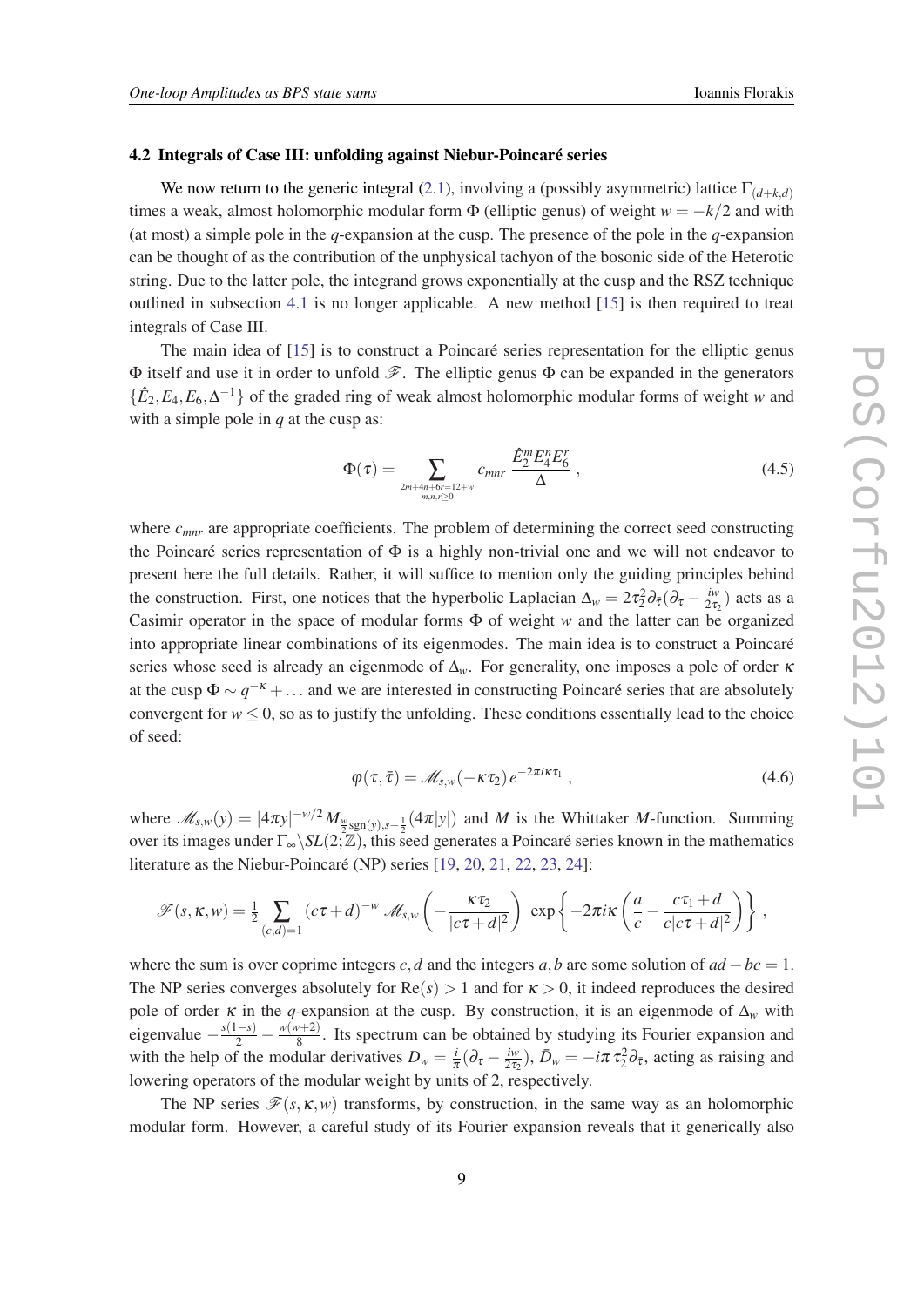<span id="page-9-0"></span>contains a non-holomorphic part. What kind of modular objects do NP series represent ? In fact, the weak almost holomorphic modular forms we are interested in are eigenmodes of ∆*<sup>w</sup>* with eigenvalue − *w*  $\frac{w}{2}$  and the NP series has the exact same eigenvalue<sup>9</sup> for  $s = 1 - \frac{w}{2}$  $\frac{w}{2}$ . It turns out, in general, that NP series  $\mathscr{F}(1-\frac{w}{2})$  $\frac{w}{2}$ ,  $\kappa$ ,  $w$ ) are not (weak, almost) holomorphic modular forms but, rather, weak harmonic Maass forms. These are objects transforming like (weak, almost) holomorphic modular forms, but which are the sum of an holomorphic 'Mock modular' part plus an infinite tower of negative frequency modes, explicitly breaking holomorphicity, called the 'Shadow'. Hence, even though the holomorphic (Mock) part has an anomalous behaviour under modular transformations, this modular anomaly is precisely cancelled by the non-holomorphic (Shadow) part, which provides the modular completion. How then can we hope to obtain Niebur-Poincaré series representations of weak almost holomorphic modular forms  $\Phi$ ? The answer is that, by taking appropriate linear combinations of NP series  $\mathscr{F}(1-\frac{w}{2})$  $\frac{w}{2}$ ,  $\kappa$ , *w*) with definite coefficients matching the principal part in the *q*-expansion of the modular form Φ we wish to represent, the Shadows cancel each other and the resulting linear combination precisely represents the given weak, holomorphic modular form. Weak almost holomorphic modular forms can then be formed out of similar –uniquely determined– linear combinations of NP series with  $s = 1 - \frac{w}{2} + n$ .

Since all weak, almost holomorphic modular forms  $\Phi$  can be uniquely expressed as linear combinations of absolute convergent Niebur-Poincaré series, we can effectively reduce the problem of evaluating the generic integral ([2.1\)](#page-3-0) into calculating the integral of the lattice  $\Gamma_{(d+k,d)}$  times  $\mathscr{F}(s,\kappa,-\frac{k}{2})$  $\frac{k}{2}$ ). The fundamental domain can now be unfolded using the Niebur-Poincaré series and the result is given in terms of a BPS sum:

$$
R.N. \int_{\mathscr{F}} d\mu \Gamma_{(d+k,d)} \mathscr{F}(s,\kappa,-\frac{k}{2}) = \lim_{T \to \infty} \left[ \int_{\mathscr{F}_T} d\mu \Gamma_{(d+k,d)} \mathscr{F}(s,\kappa,-\frac{k}{2}) + f_0(s) \frac{T^{\frac{d}{2}+\frac{k}{4}-s}}{s-\frac{d}{2}-\frac{k}{4}} \right]
$$

$$
= \int_0^\infty d\tau_2 \ \tau_2^{d/2-2} \ \mathscr{M}_{s,-\frac{k}{2}}(-\kappa \tau_2) \sum_{BPS} e^{-\pi \tau_2 (P_L^2 + P_R^2)/2} . \tag{4.7}
$$

The first line provides the natural, modular invariant definition<sup>10</sup> of the renormalized integral in terms of the appropriate cutoff-dependent subtraction, with  $f_0(s)$  being the zero-frequency mode in the Fourier expansion of  $\mathcal{F}(s, \kappa, w)$ . The second line yields the result in terms of a strip integral, with the  $\tau_1$ -integration imposing the BPS constraint  $P_L^2 - P_R^2 = \kappa$ , whereas the  $\tau_2$ -integral casts the BPS-contribution in its Schwinger representation. The  $\tau_2$ -integral can be explicitly performed to yield the BPS sum:

$$
I = (4\pi\kappa)^{1-\frac{d}{2}}\Gamma(s+\frac{d}{2}+\frac{k}{4}-1)\sum_{\text{BPS}}{}_{2}F_{1}\left(s-\frac{k}{4},s+\frac{d}{2}+\frac{k}{4}-1;2s;\frac{4\kappa}{P_{L}^{2}}\right)\left(\frac{P_{L}^{2}}{4\kappa}\right)^{1-s-\frac{d}{2}-\frac{k}{4}},\quad(4.8)
$$

which can be proven to converge absolutely for  $Re(s) > \frac{d}{2} + \frac{k}{4}$  $\frac{k}{4}$  and can be meromorphically continued to the full *s*-plane with the exception of a simple pole at  $s = \frac{d}{2} + \frac{k}{4}$  which requires an additional

<sup>&</sup>lt;sup>9</sup>To be precise, the same eigenvalue also appears for NP series with  $s = \frac{w}{2}$ , but this lies outside the range of convergence for  $w < 0$ , so that we can safely ignore it for the present discussion.

<sup>&</sup>lt;sup>10</sup>This definition of the renormalized integral is valid for  $\text{Re}(s) > \frac{d}{2} + \frac{k}{4}$  and can be extended, by meromorphic continuation, to the whole *s*-plane, except for the pole  $s = \frac{d}{2} + \frac{k}{4}$ , which requires a slightly modified subtraction of a logarithmic divergence (for details, see [\[15](#page-13-0)]).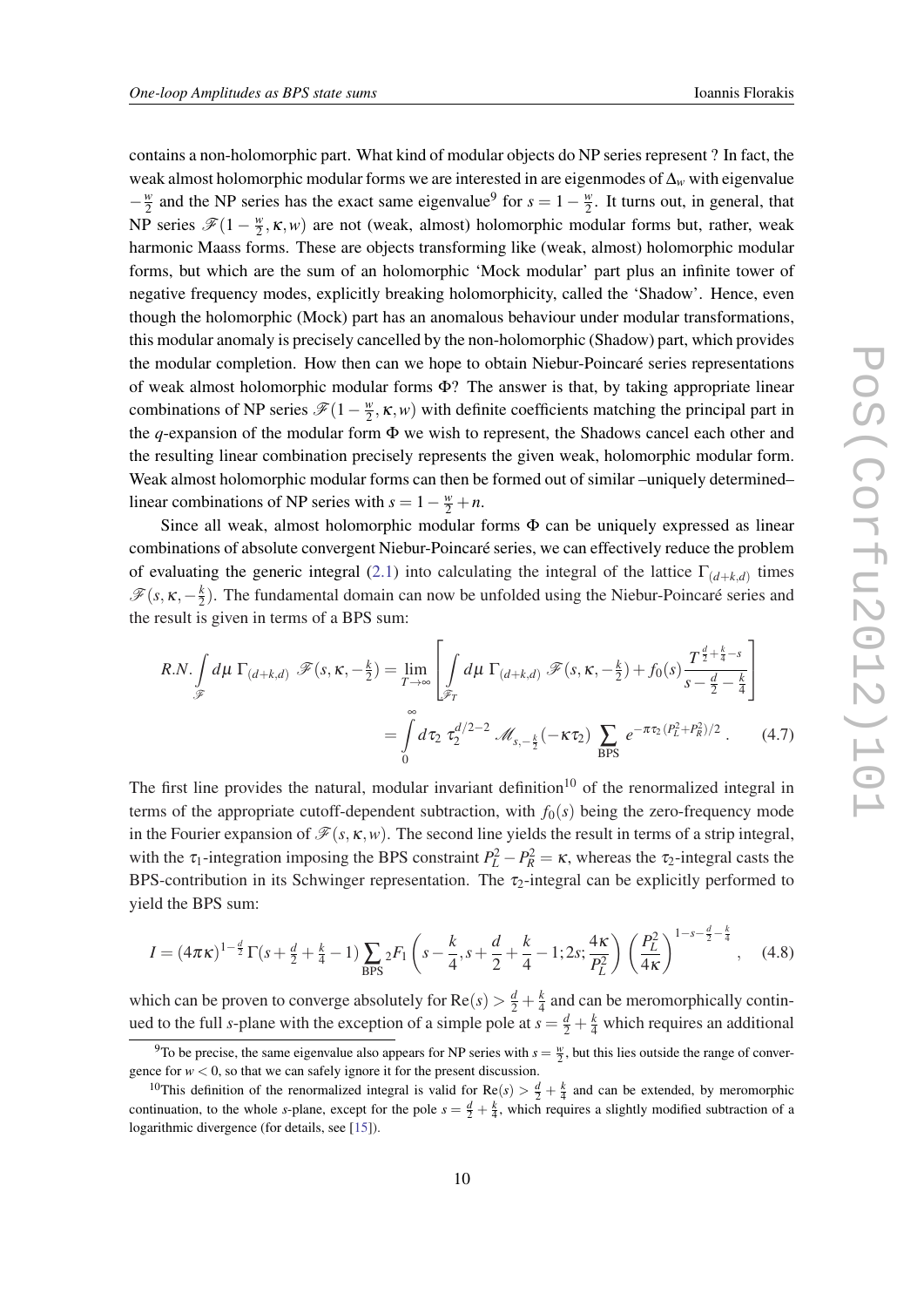<span id="page-10-0"></span>subtraction. The result ([4.8](#page-9-0)) is manifestly invariant under T-duality and chamber independent, providing a global representation of the result, valid at any point in moduli space. Therefore, it can be applied to study the behaviour of amplitudes around points of extended symmetry, where the traditional method of unfolding breaks down. In fact, for all cases of interest to string theory applications, it is possible to re-express the hypergeometric function in [\(4.8](#page-9-0)) in terms of elementary functions. The general expression is given in [[15\]](#page-13-0) and renders the singularity structure of the integral crystal clear. One finds that that for odd-dimensional lattices, the integral ([4.7](#page-9-0)) always develops conical singularities, whereas for  $d \geq 3$  real singularities also appear. On the other hand, only real singularities appear in even dimensions, including power-like singularities for  $d \geq 4$  and logarithmic ones for  $d \leq 2s + w$ . Furthermore, in the absence of Wilson lines, one may prove that the universal singularity behaviour in  $d = 2$  dimensions has the form:

$$
\int_{\mathscr{F}} d\mu \, \Gamma_{(2,2)} \mathscr{F}(1+n,1,0) \simeq -\frac{(2n+1)!}{n!} \, \log|j(T) - j(U)|^4 \, . \tag{4.9}
$$

Furthermore, the explicit expression for the BPS sum ([4.8](#page-9-0)) in [[15\]](#page-13-0) can be used to prove, in a chamber independent fashion, the absence of singularities in gauge thresholds involving elliptic genera where the unphysical tachyon pole cancels out<sup>11</sup>. In the last section, we will illustrate the power of our new method by applying it to specific examples.

# 5. Examples

We will first start with integrals of Case III involving a one-dimensional lattice:

$$
\int_{\mathscr{F}} d\mu \, \Gamma_{(1,1)}(R) \, \mathscr{F}(1+n,1,0) = 2^{2+2n} \sqrt{\pi} \Gamma(n+\frac{1}{2}) \left( R^{1+2n} + \frac{1}{R^{1+2n}} - \left| R^{1+2n} - \frac{1}{R^{1+2n}} \right| \right) \,,\tag{5.1}
$$

for any integer  $n \ge 0$ . For example, for  $n = 0$ , one has  $\mathcal{F}(1,1,0) = j(\tau) + 24$ . With the help of the elementary result  $\int_{\mathscr{F}} d\mu \Gamma_{(1,1)}(R) = \frac{\pi}{3}(R + \frac{1}{R})$ , which can be derived *e.g.* using the RSZ method, we immediately derive:

$$
\int_{\mathscr{F}} d\mu \, \Gamma_{(1,1)}(R) j(\tau) = -4\pi \left( R + \frac{1}{R} + \left| R - \frac{1}{R} \right| \right) \,. \tag{5.2}
$$

The result is manifestly invariant under T-duality and holds for any radius. It should be contrasted with [\(3.5\)](#page-5-0), which is only valid in the  $R > 1$  chamber and fails to display the T-duality symmetries of the *S* 1 -lattice. On the other hand, the conical singularity appears naturally within our formalism. Another example is the one-dimensional analogue of gravitational thresholds in  $E_8 \times E_8$  Heterotic string theory compactified on  $K3 \times T^2$ :

$$
\int_{\mathscr{F}} d\mu \, \Gamma_{(1,1)}(R) \frac{\hat{E}_2 E_4 E_6}{\Delta} = 8\pi (R^3 + R^{-3} - |R^3 - R^{-3}|) - 68\pi (R + R^{-1}) + 20\pi |R - R^{-1}| \,, \quad (5.3)
$$

<sup>&</sup>lt;sup>11</sup>Note that, using the traditional unfolding method of Section [3,](#page-4-0) such a proof is *a priori* not possible, even if one asymptotically approaches the boundary separating different chambers of moduli space around an enhancement point.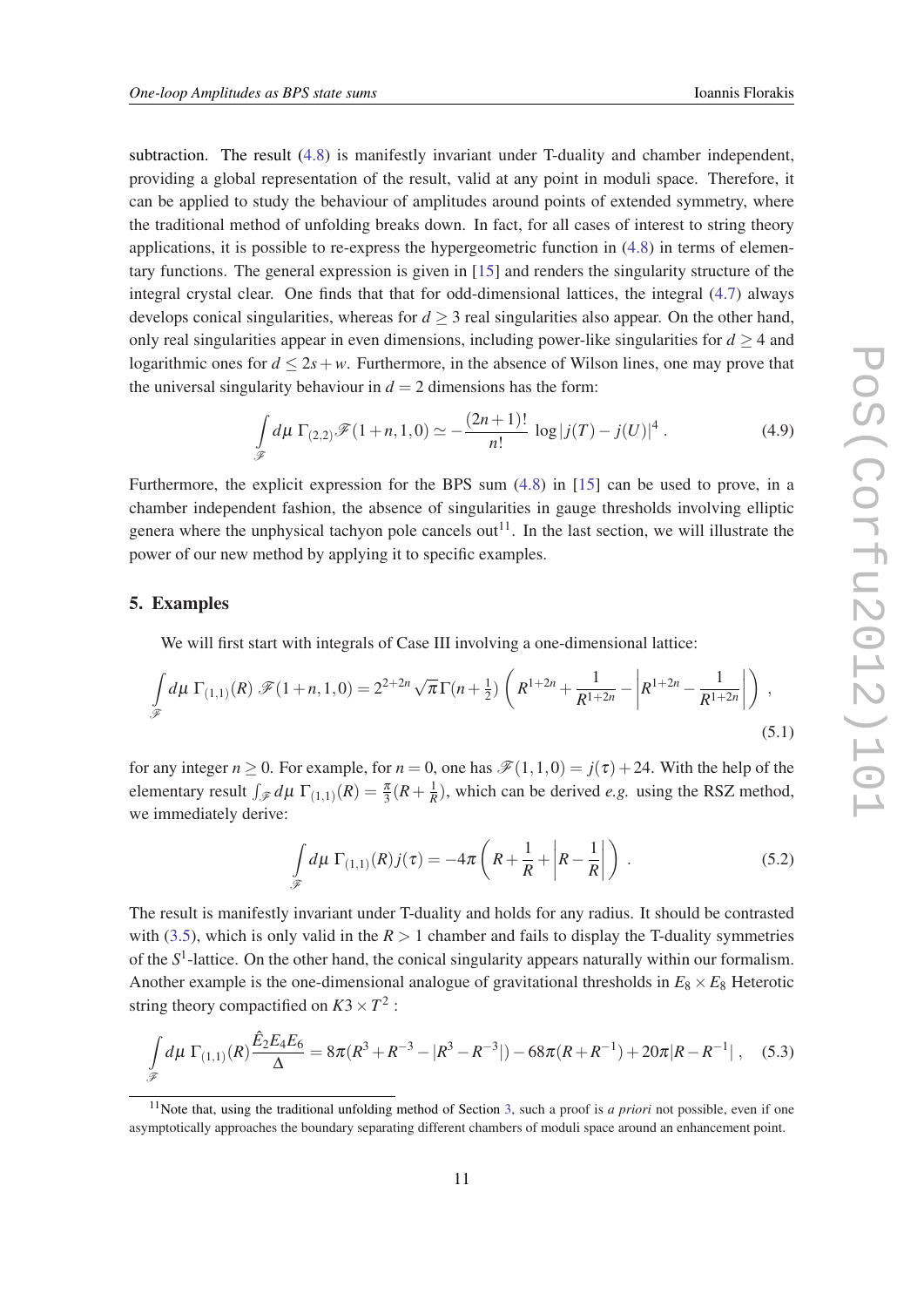<span id="page-11-0"></span>which can be easily obtained using the Niebur-Poincaré series expansion  $\hat{E}_2 E_4 E_6 / \Delta = \mathcal{F}(2,1,0) 5\mathcal{F}(1,1,0)-144.$ 

Let us now consider examples of  $\mathcal{N} = 2$  thresholds of the  $E_8 \times E_8$  Heterotic string compactified on  $K3 \times T^2$ , where we realize  $K3$  as a  $T^4/\mathbb{Z}_2$  orbifold. The gauge thresholds for the  $E_8$  and  $E_7$ factors are given by the BPS-sums:

$$
\Delta_{E_8} = -\frac{1}{12} \int_{\mathscr{F}} d\mu \ \Gamma_{(2,2)}(T, U) \ \frac{\hat{E}_2 E_4 E_6 - E_6^2}{\Delta} = \sum_{BPS} \left[ 1 + \frac{P_R^2}{4} \log \left( \frac{P_R^2}{P_L^2} \right) \right] + 72 \log \left( T_2 U_2 |\eta(T)\eta(U)|^4 \right) + \text{cst} \ ,
$$
  

$$
\Delta_{E_7} = -\frac{1}{12} \int_{\mathscr{F}} d\mu \ \Gamma_{(2,2)}(T, U) \ \frac{\hat{E}_2 E_4 E_6 - E_4^3}{\Delta} = \sum_{BPS} \left[ 1 + \frac{P_R^2}{4} \log \left( \frac{P_R^2}{P_L^2} \right) \right] - 72 \log \left( T_2 U_2 |\eta(T)\eta(U)|^4 \right) + \text{cst} \ ,
$$

The case of non-trivial Wilson lines can also be easily treated. If we Higgs the  $E_8$  group factor down to its Coulomb branch, the *E*<sup>7</sup> threshold becomes:

$$
\Delta_{E_7} = -\frac{1}{12} \int_{\mathscr{F}} d\mu \; \Gamma_{(2,10)} \; \frac{\hat{E_2} E_6 - E_4^2}{\Delta} = \sum_{BPS} \left[ 1 + \frac{P_R^2}{4} \log \left( \frac{P_R^2}{P_L^2} \right) - \frac{2}{P_L^2} - \frac{8}{3 P_L^4} - \frac{16}{3 P_L^6} - \frac{64}{5 P_L^8} \right] \,,
$$

where the left- and right- moving momenta  $P_{L,R}$  now also depend on the Wilson lines  $Y_I^a$  and the BPS constraint now involves also the  $U(1)$  charge vectors  $Q$  in the Cartan of  $E_8$ ,  $m^T n + \frac{1}{2}Q^T Q = 1$ . It is straightforward to verify that the amplitudes are regular<sup>12</sup> at any point in moduli space and valid in any chamber.

A further application of our new methods of unfolding concerns the treatment of integrals involving insertions of *PL*,*<sup>R</sup>* lattice momenta of the generic form:

$$
\int_{\mathscr{F}} d\mu \left[ \tau_2^{-\lambda/2} \sum_{P_L, P_R} \rho(P_L \sqrt{\tau_2}, P_R \sqrt{\tau_2}) q^{\frac{1}{4} P_L^2} \bar{q}^{\frac{1}{4} P_R^2} \right] \Phi(\tau) . \tag{5.4}
$$

For consistency, the quantity in the brackets must be a modular form of weight  $\lambda + d + \frac{k}{2}$  $\frac{k}{2}$ . The general conditions on the function  $\rho(x, y)$  for this to take place can be found in [\[25,](#page-14-0) [15\]](#page-13-0). Provided they are satisfied, the integrand is modular invariant and  $-w = \lambda + d + \frac{k}{2}$  $\frac{k}{2}$ . One may then expand the elliptic genus Φ in terms of Niebur-Poincaré series and unfold against each of them to obtain the corresponding BPS sum:

$$
\int_{\mathscr{F}} d\mu \ \tau_2^{-\lambda/2} \sum_{P_L, P_R} \rho(P_L \sqrt{\tau_2}, P_R \sqrt{\tau_2}) \ q^{\frac{1}{4}P_L^2} \bar{q}^{\frac{1}{4}P_R^2} \mathscr{F}(s, \kappa, w)
$$
\n
$$
= (4\pi\kappa)^{1+\lambda/2} \int_{0}^{\infty} dt \ t^{2+\frac{2d+k}{4}-2} {}_{1}F_1\left(s - \frac{2\lambda+2d+k}{4}; 2s; t\right) \ \rho\left(P_L \sqrt{\frac{t}{4\pi\kappa}}, P_R \sqrt{\frac{t}{4\pi\kappa}}\right) \sum_{BPS} e^{-tP_L^2/4\kappa}.
$$

In order to demonstrate the power of our methods, we will present one final example involving an 'exotic' integral that does not even contain moduli dependence:

$$
\int_{\mathscr{F}} d\mu \, \left(\sqrt{\tau_2} \eta \, \bar{\eta}\right)^3 \, \frac{\hat{E}_2^2 E_8 - 2 \hat{E}_2 E_{10}}{\Delta} = -20\sqrt{2} \,. \tag{5.5}
$$

<sup>&</sup>lt;sup>12</sup>This is physically expected, since the unphysical tachyon of the Heterotic string is chargeless with respect to  $E_7$ and  $E_8$ .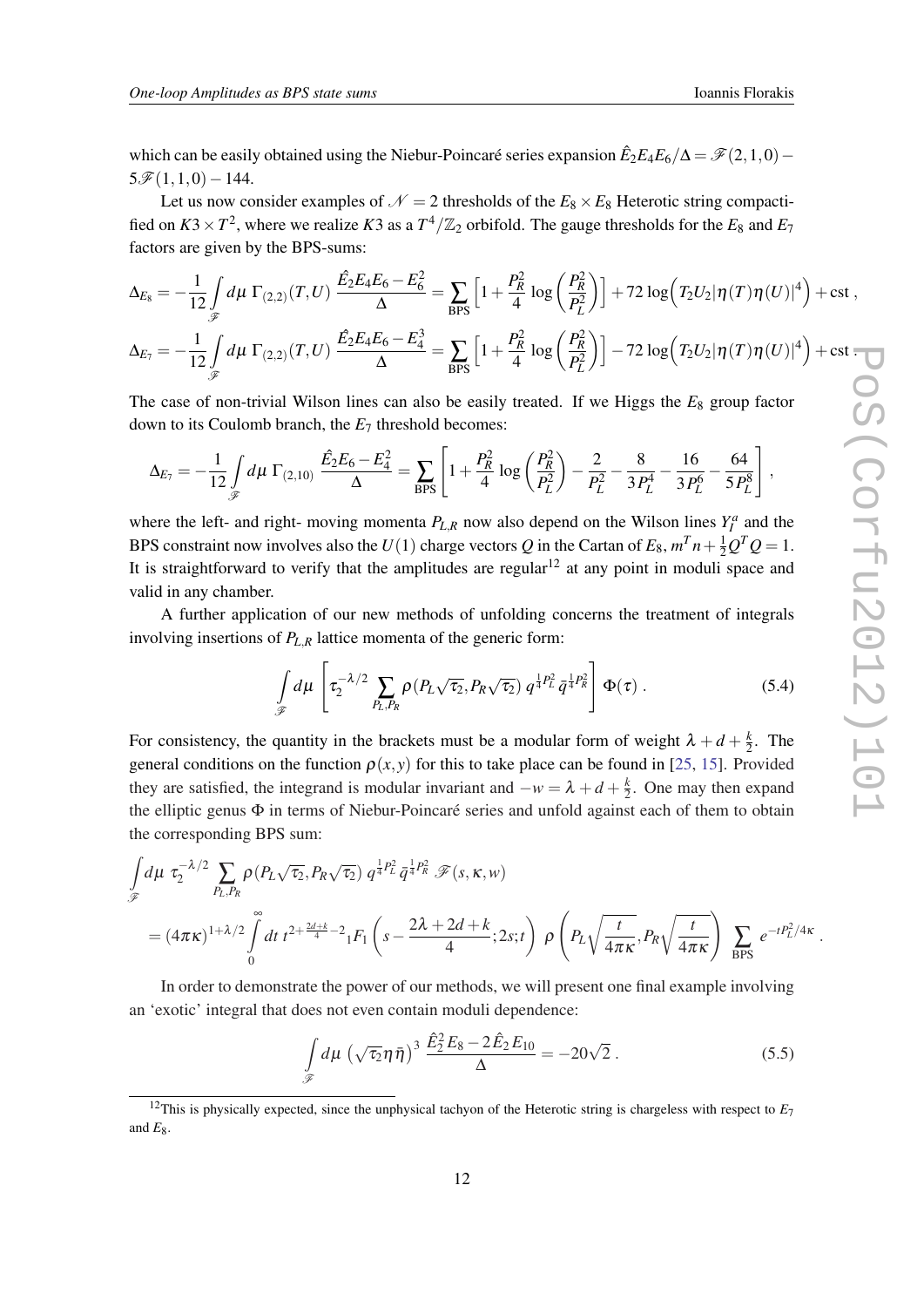This integral is not only interesting as a mathematical exercise but, in fact, appears in [\[26\]](#page-14-0) as a threshold contribution to certain non-compact Heterotic constructions on ALE spaces in the presence of NS5 branes. This is an example where the traditional orbit method cannot even be applied. Expanding the weak almost holomorphic modular form into Niebur-Poincaré series:

$$
\frac{\hat{E}_2^2 E_8 - 2\hat{E}_2 E_{10}}{\Delta} = \frac{1}{5} \mathcal{F}(3, 1, 0) - 6\mathcal{F}(2, 1, 0) + 23j + 984 ,\qquad (5.6)
$$

and using ([5.1\)](#page-10-0), it is straightforward to arrive at the explicit numerical value  $-20\sqrt{2}$  in ([5.5\)](#page-11-0). This simple example illustrates that our novel methods can also be applied to integrals that do not even contain the Narain lattice.

## 6. Conclusions

In this short review we attempted to briefly portray some of the aspects of our novel approach to evaluating one-loop BPS-saturated amplitudes in string theory. We discussed how the traditional unfolding method, using the orbit decomposition of the lattice, generically fails to preserve the manifest T-duality symmetries of the theory. Our novel proposal was to exploit the fact that any weak, almost holomorphic modular form (such as the modified elliptic genus) can be uniquely represented as a linear combination of absolutely convergent Niebur-Poincaré series and we can use these to unfold the fundamental domain  $\mathscr{F}$ . BPS-saturated one-loop string amplitudes are then naturally expressed as sums over the perturbative BPS states in a manifestly T-duality invariant fashion. Within this new framework, the singularity structure of the amplitudes becomes crystal clear and the results in this representation are valid at any point in moduli space (chamber independent). The incorporation of non-trivial Wilson lines and lattice momentum insertions is also achieved in a simple manner, as illustrated in several examples. Finally, these methods successfully apply to cases of 'exotic' integrals, that may not even involve moduli dependence.

We end this short review with a few comments concerning integrals of Case IV, namely, the class of integrals where the integrand function  $\mathscr A$  is manifestly non-holomorphic. Examples of this class in string theory include, *e.g.* the non-trivial 1-loop corrections to the effective potential (vacuum energy) of Type II and Heterotic vacua with spontaneously broken supersymmetry, or the technically similar case of the free energy of string theories at finite temperature. We would like to note that, traditionally, the behaviour of the 1-loop effective potential around points of extended symmetry has been notoriously hard to study. In fact, understanding these properties is highly related to some of the long-standing puzzles plaguing string thermodynamics and string cosmology, such as the resolution of the Hagedorn phase transition and the initial singularity problem. Even though, with our present machinery, attacking the fully non-holomorphic integrals of Case IV seems to be out of reach (aside from certain notable exceptions), it is still hoped that future progress in this direction may provide the tools necessary to study such integrals as well.

#### Acknowledgements

It is a pleasure to thank my collaborators C. Angelantonj and B. Pioline for a very enjoyable collaboration and the organizers of the *Corfu Summer Institute 2012* and the *XVIII European Workshop on String Theory* for giving me the opportunity to present this work.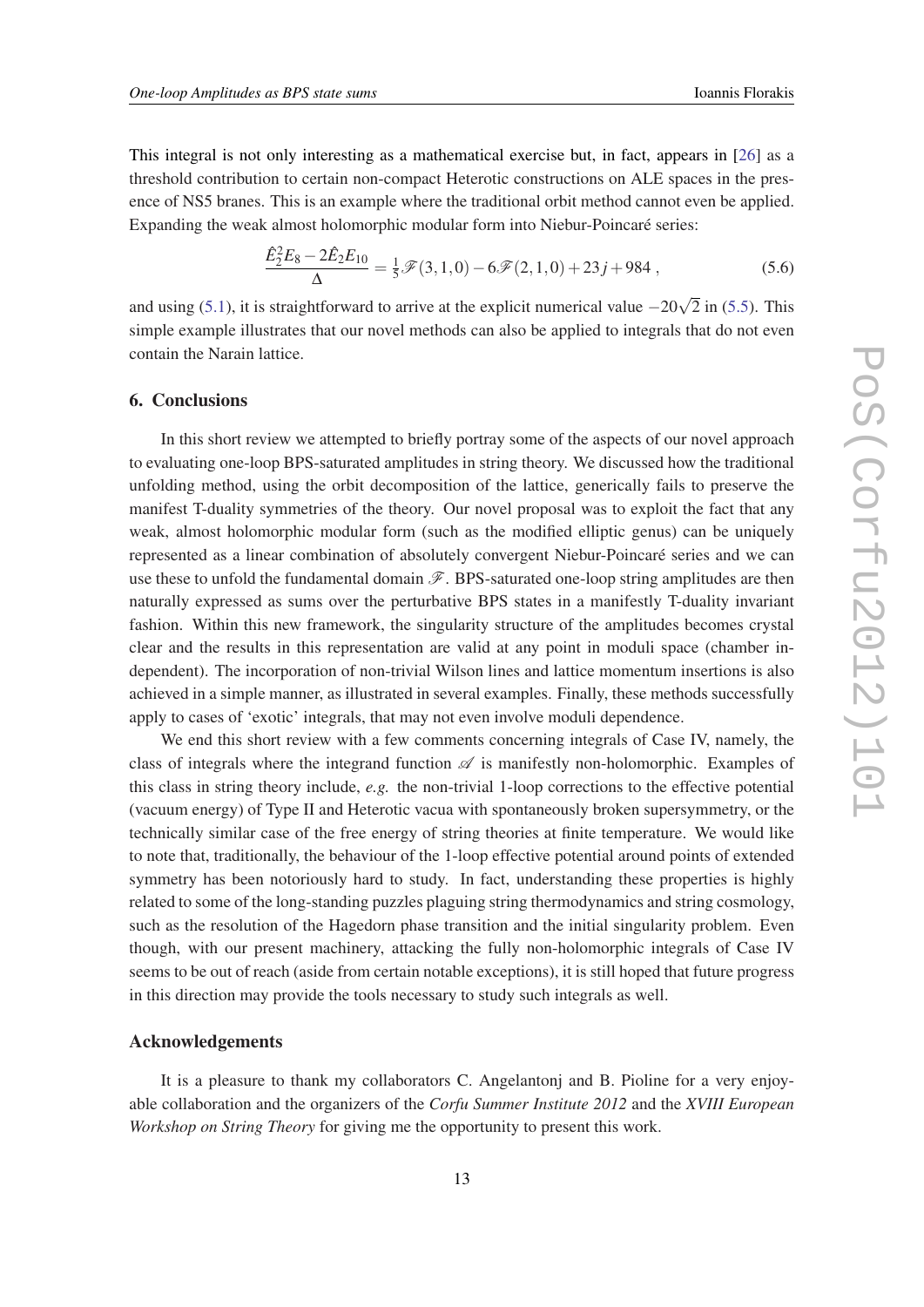#### <span id="page-13-0"></span>References

- [1] E. Kiritsis, "Duality and instantons in string theory," In \*Trieste 1999, Superstrings and related matters\* 127-205 [hep-th/9906018].
- [2] B. McClain and B. D. B. Roth, "Modular invariance for interacting bosonic strings at finite temperature," *[Commun.Math.Phys.](http://dx.doi.org/10.1007/BF01219073)* 111 (1987) 539.
- [3] K. O'Brien and C. Tan, "Modular Invariance of Thermopartition Function and Global Phase Structure of Heterotic String," *Phys.Rev.* D36 [\(1987\) 1184](http://dx.doi.org/10.1103/PhysRevD.36.1184). Preliminary Draft.
- [4] L. J. Dixon, V. Kaplunovsky, and J. Louis, "Moduli dependence of string loop corrections to gauge coupling constants," *Nucl. Phys.* B355 (1991) 649–688.
- [5] P. Mayr and S. Stieberger, "Threshold corrections to gauge couplings in orbifold compactifications," *Nucl. Phys.* B407 [\(1993\) 725–748,](http://dx.doi.org/10.1016/0550-3213(93)90096-8) [arXiv:hep-th/9303017](http://arxiv.org/abs/hep-th/9303017).
- [6] C. Bachas, C. Fabre, E. Kiritsis, N. A. Obers, and P. Vanhove, "Heterotic/type-I duality and D-brane instantons," *Nucl. Phys.* B509 [\(1998\) 33–52,](http://dx.doi.org/10.1016/S0550-3213(97)00639-1) [arXiv:hep-th/9707126](http://arxiv.org/abs/hep-th/9707126).
- [7] W. Lerche and S. Stieberger, "Prepotential, mirror map and F theory on K3," *Adv. Theor. Math. Phys.* 2 (1998) 1105-1140, arXiv:hep-th/9804176.
- [8] K. Foerger and S. Stieberger, "Higher derivative couplings and heterotic type I duality in eight-dimensions," *Nucl. Phys.* B559 (1999) 277-300, arXiv:hep-th/9901020.
- [9] E. Kiritsis and N. A. Obers, "Heterotic/type-I duality in D < 10 dimensions, threshold corrections and D-instantons," *JHEP* 10 (1997) 004, [arXiv:hep-th/9709058](http://arxiv.org/abs/hep-th/9709058).
- [10] E. Kiritsis and B. Pioline, "On  $R^4$  threshold corrections in type IIB string theory and  $(p,q)$  string instantons," *Nucl. Phys.* B508 [\(1997\) 509–534,](http://dx.doi.org/10.1016/S0550-3213(97)00645-7) [arXiv:hep-th/9707018](http://arxiv.org/abs/hep-th/9707018).
- [11] M. Marino and G. W. Moore, "Counting higher genus curves in a Calabi-Yau manifold," *[Nucl. Phys.](http://dx.doi.org/10.1016/S0550-3213(98)00847-5)* B543 [\(1999\) 592–614](http://dx.doi.org/10.1016/S0550-3213(98)00847-5), [arXiv:hep-th/9808131](http://arxiv.org/abs/hep-th/9808131).
- [12] J. A. Harvey and G. W. Moore, "Algebras, BPS States, and Strings," *Nucl. Phys.* B463 (1996) 315–368, [hep-th/9510182](http://arxiv.org/abs/hep-th/9510182).
- [13] J. A. Harvey and G. W. Moore, "On the algebras of BPS states," *Commun. Math. Phys.* 197 (1998) 489–519, [hep-th/9609017](http://arxiv.org/abs/hep-th/9609017).
- [14] C. Angelantonj, I. Florakis and B. Pioline, "A new look at one-loop integrals in string theory," Commun. Num. Theor. Phys. 6 (2012) 159 [arXiv:1110.5318 [hep-th]].
- [15] C. Angelantonj, I. Florakis and B. Pioline, "One-Loop BPS amplitudes as BPS-state sums," JHEP 1206 (2012) 070 [arXiv:1203.0566 [hep-th]].
- [16] W. Lerche, B. Nilsson, A. Schellekens, and N. Warner, "Anomaly cancelling terms from the elliptic genus," *[Nucl.Phys.](http://dx.doi.org/10.1016/0550-3213(88)90468-3)* B299 (1988) 91.
- [17] D. Zagier, "The Rankin-Selberg method for automorphic functions which are not of rapid decay," *J. Fac. Sci. Univ. Tokyo Sect. IA Math.* 28 (1981) no. 3, 415–437 (1982).
- [18] N. A. Obers and B. Pioline, "Eisenstein series and string thresholds," *[Commun. Math. Phys.](http://dx.doi.org/10.1007/s002200050022)* 209 [\(2000\) 275–324](http://dx.doi.org/10.1007/s002200050022), [arXiv:hep-th/9903113](http://arxiv.org/abs/hep-th/9903113).
- [19] D. Niebur, "A class of nonanalytic automorphic functions," *Nagoya Math. J.* 52 (1973) 133–145.
- [20] D. A. Hejhal, *The Selberg trace formula for PSL*(2, R). *Vol.* 2., 1983.